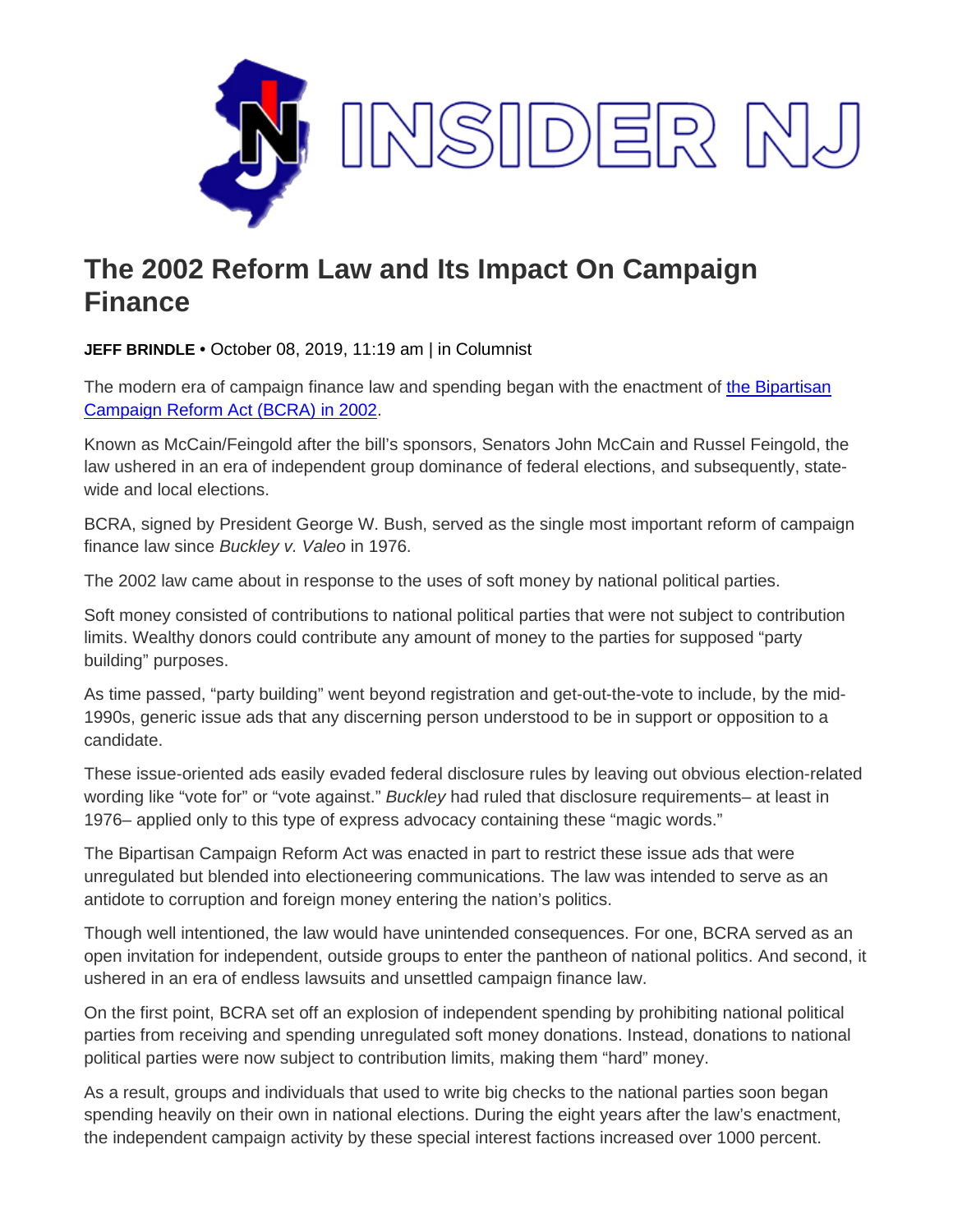The Act disallowed corporations and unions from spending their money on issue advocacy or electioneering communications, though separate, segregated employee PACs could be established.

Further, BCRA restricted "electioneering communications" – issue ads that mention a candidate- within 30 days of a primary and 60 days of a general election but at the same time required broadcasters to sell time to candidates within 45 days of a primary and 60 days of a general election.

"If parties and groups want to run 'issue ads' during the 60–day period, they are free to do so, they merely cannot mention the name of a candidate. If they choose to mention a candidate's name, they are still free to do so, but the expenditure must be disclosed and financed with funds raised under Federal election law,'' said a 1997 press release by the late U.S. Senator and co-sponsor John McCain.

BCRA also contained a provision known as the millionaire's provision. This provision allowed a tripling of contribution limits for candidates opposed by self-financed candidates whose expenditures exceeded the amount spent by their non self-financed opponents.

Many of BCRA's main provisions came under attack and ushered in an era of endless lawsuits and unsettled campaign finance law, including *McConnell v. FEC, FEC v. Wisconsin Right to Life*, and *Davis v. FEC*.

Almost immediately after its enactment, Senator Mitch McConnell and a host of interest groups challenged the law. The U.S. Supreme Court agreed to hear the case on an expedited basis.

With due haste, the Supreme Court, in December 2003, issued its decision in *McConnell v. FEC*, for the most part affirming BCRA. The court failed to rule on the millionaire's amendment, contending that the plaintiffs lacked standing. However, in Davis v. FEC (2008), the Court would declare the provision unconstitutional.

In terms of "electioneering" and "issue advocacy" restrictions, the Court stated "nor are we persuaded . . . that the First Amendment erects a rigid barrier between express advocacy and so-called issue advocacy . . . Indeed, the unmistakable lesson from the record in this litigation is that *Buckley's* magicwords requirement is functionally meaningless."

As noted above, challenges to BCRA would not end with *McConnell*. In fact, in a series of cases, the Supreme Court would whittle away at the law until in 2010 when it would all but eviscerate it in *Citizens United*.

*Citizens United* is a nonprofit corporation, or PAC, founded in 1988. Prior to the 2008 presidential primaries, *Citizens United* released a documentary film entitled, Hillary: The Movie.

The film featured commentators, who in interviews, were critical of Hillary Clinton, a candidate in the 2008 Democratic presidential primaries.

The documentary was distributed to theaters and was made available on DVD. However, *Citizens United* desired to make the film accessible on video-on-demand within 30 days of the primary.

Under BCRA, corporations and unions were prohibited from using their funds for electioneering communications. FEC regulations construed an electioneering communication to be a communication that was distributed to the public.

*Citizens United* felt that its documentary might fall afoul of the law and therefore sought relief from the district court.

The nonprofit corporation maintained that the reform law's restriction on independent expenditures was unconstitutional as applied to its documentary. It further alleged that disclaimer requirements were violative of the constitution.